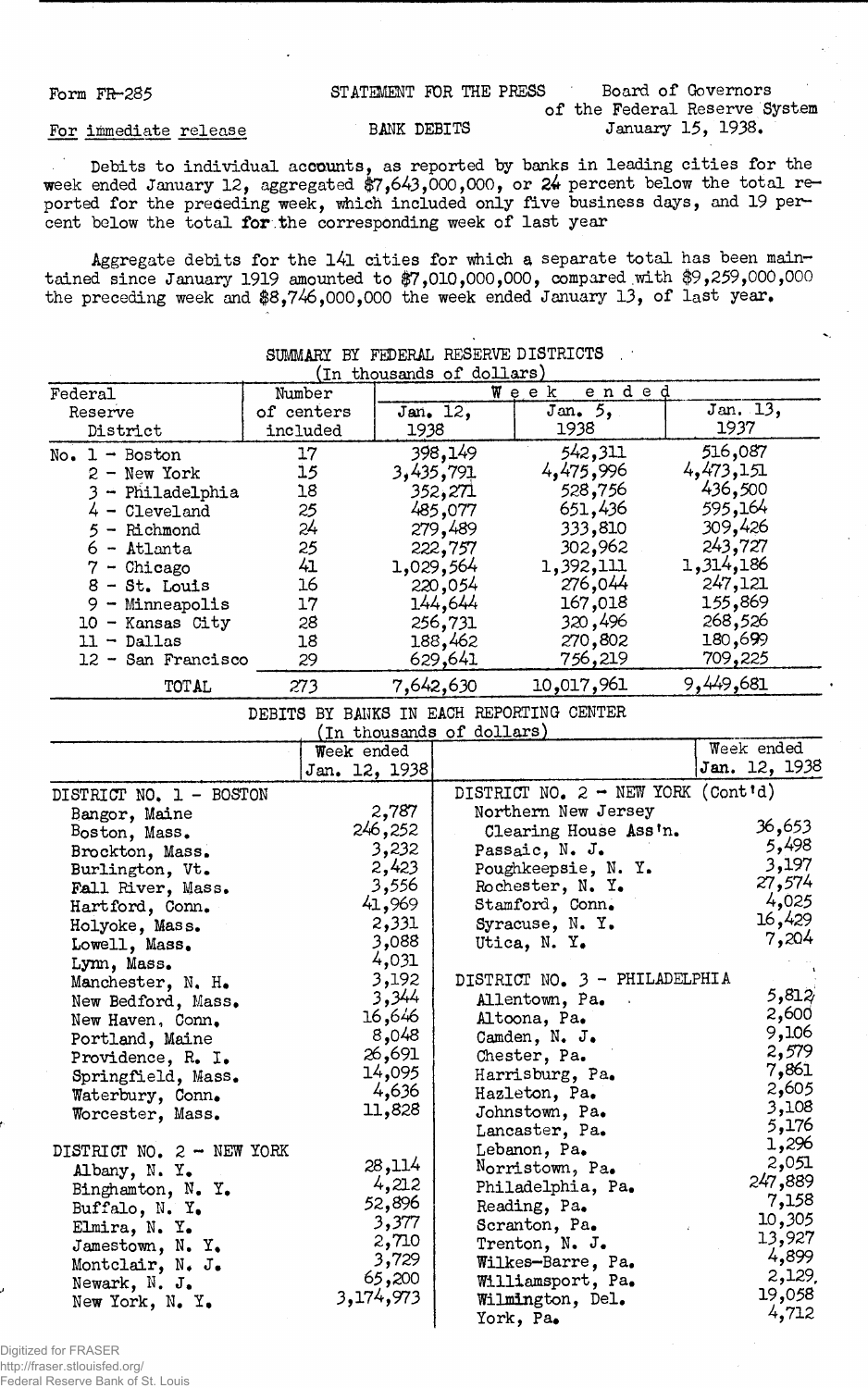form FR-285-a

 $\bar{z}$ 

DEBITS BY BANKS IN EACH REPORTING CENTER

Ţ

 $\sim 10$ 

 $\mathcal{L}^{(1)}$ 

 $\sim$ 

 $\mathcal{A}^{\mathcal{A}}$ 

 $\hat{\boldsymbol{\cdot} }$ 

|                             |                | In thousands of dollars)            |                |
|-----------------------------|----------------|-------------------------------------|----------------|
|                             | Week ended     |                                     | Week ended     |
|                             | Jan. 12, 1938  |                                     | Jan. 12, 1938  |
| DISTRICT NO. 4 - CLEVELAND  |                | DISTRICT NO. 6 - ATLANTA (Cont'd)   |                |
| Akron, Ohio                 | 12,037         | Elberton, Ga.                       | 248.           |
| Butler, Pa.                 | 2,461          | Hattiesburg, Miss.                  | 992            |
| Canton, Ohio                | 7,675          | Jackson, Miss.                      | 4,578          |
| Cincinnati, Ohio            | 70,421         | Jacksonville, Fla.                  | 15,033         |
| Cleveland, Ohio             | 115,378        | Knoxville, Tenn.                    | 7,764          |
| Columbus, Ohio              | 46,432         | Macon, Ga.                          | 3,064          |
| Dayton, Ohio                | 15,050         | Meridian, Miss.                     | 2,013          |
| Erie, Pa.                   | 5,956          | Miami, Fla.                         | 10,689         |
| Franklin, Pa.               | 717            | Mobile, Ala.                        | 8,544          |
| Greensburg, Pa.             | 1,517          | Montgomery, Ala.                    | 4,809          |
| Hamilton, Ohio              | 2,575          | Nashville, Tenn.                    | 18,837<br>408  |
| Homestead, Pa.              | 669            | Newnan, Ga.                         |                |
| Lexington, Ky.              | 12,889         | New Orleans, La.                    | 47,190         |
| Lima, Ohio                  | 3,059          | Pensacola, Fla.                     | 6,450          |
| Lorain, Ohio                | 1,090          | Savannah, Ga.                       | 6,505          |
| Middletown, Ohio            | 1,776          | Tampa, Fla.                         | 890            |
| Oil City, Pa.               | 2,105          | Valdosta, Ga.                       | 2,124          |
| Pittsburgh, Pa.             | 132,343        | Vicksburg, Miss.                    |                |
| Springfield, Ohio           | 4,046          | DISTRICT NO. 7 - CHICAGO            |                |
| Steubenville, Ohio          | 2,084          |                                     | 791            |
| Toledo, Ohio                | 25,347         | Adrian, Mich.                       | 2,255          |
| Warren, Ohio                | 2,071          | Aurora, Ill.<br>Battle Creek, Mich. | 2,604          |
| Wheeling, W. Va.            | 6,265<br>9,339 | Bay City, Mich.                     | 2,293          |
| Youngstown, Ohio            | 1,775          | Bloomington, Ill.                   | 3,122          |
| Zanesville, Ohio            |                | Cedar Rapids, Iowa                  | 5,784          |
| DISTRICT NO. $5 - RICHMOND$ |                | Champaign-Urbana, Ill.              | 3,216          |
| Asheville, N. C.            | 2,942          | Chicago, Ill.                       | 595,267        |
| Baltimore, Md.              | 78,020         | Clinton, Iowa                       | 1,198          |
| Charleston, S. C.           | 3,979          | Danville, Ill.                      | 2,121          |
| Charleston, W. Va.          | 11,556         | Davenport, Iowa                     | 4,685          |
| Charlotte, N. C.            | 10,833         | Decatur, Ill.                       | 4,170          |
| Columbia, S. C.             | 6,753          | Des Moines, Iowa                    | 27,225         |
| Cumberland, Md.             | 1,735          | Detroit, Mich.                      | 160,668        |
| Danville, Va.               | 2,223          | Dubuque, Iowa                       | 1,994          |
| Durham, N. C.               | 6,107          | Elgin, Ill.                         | 1,541          |
| Greensboro, $N_e$ . C.      | 4,079          | Flint, Mich.                        | 5,766          |
| Greenville, S. C.           | 4,922          | Fort Wayne, Ind.                    | 7,527          |
| Hagerstown, Md.             | 1,768          | Gary, Ind.                          | 3,346          |
| Huntington, W. Va.          | 3,134          | Grand Rapids, Mich.                 | 10,749         |
| Lynchburg, Va.              | 4,006          | Green Bay, Wis.                     | 3,071          |
| Newport News, Va.           | 1,948          | Hammond, Ind.                       | 1,483          |
| Norfolk, Va.                | 10,749         | Indianapolis, Ind.                  | 45,966         |
| Portsmouth, Va.             | 920            | Jackson, Mich.                      | 2,791          |
| Raleigh, N. C.              | 9,310          | Kalamazoo, Mich.                    | 4,037          |
| Richmond, Va.               | 34,458         | Lansing, Mich.                      | 4,579          |
| Roanoke, Va.                | 5,384          | Manitowoc, Wis.                     | 1,479          |
| Spartanburg, S. C.          | 2,045          | Mason City, Iowa                    | 2,292          |
| Washington, D. C.           | 60,268         | Milwaukee, Wis.                     | 54,647         |
| Wilmington, N. C.           | 2,447          | Moline, Ill.                        | 1,662          |
| Winston-Salem, N. C.        | 9,903          | Muscatine, Iowa                     | 657            |
|                             |                | Oshkosh, Wis.                       | 2,084          |
| DISTRICT NO. 6 - ATLANTA    |                | Peoria, Ill.                        | 13,015         |
| Albany, Ga.                 | 1,255          | Rockford, Ill.                      | 5,163<br>4,409 |
| Atlanta, Ga.                | 39,847         | Saginaw, Mich.                      | 3,122          |
| Augusta, Ga.                | 3,753          | Sheboygan, Wis.                     | 9,381          |
| Birmingham, Ala.            | 20,360         | Sioux City, Iowa                    | 8,851          |
| Brunswick, Ga.              | 638            | South Bend, Ind.                    | 5,676          |
| Chattanooga, Tenn.          | 13,210         | Springfield, Ill.                   | 5,143          |
| Columbus, Ga.               | 2,827          | Terre Haute, Ind.                   | 3,734          |
| Dothan, Ala.                | 729            | Waterloo, Iowa                      |                |

Digitized for FRASER

http://fraser.stlouisfed.org/ Federal Reserve Bank of St. Louis